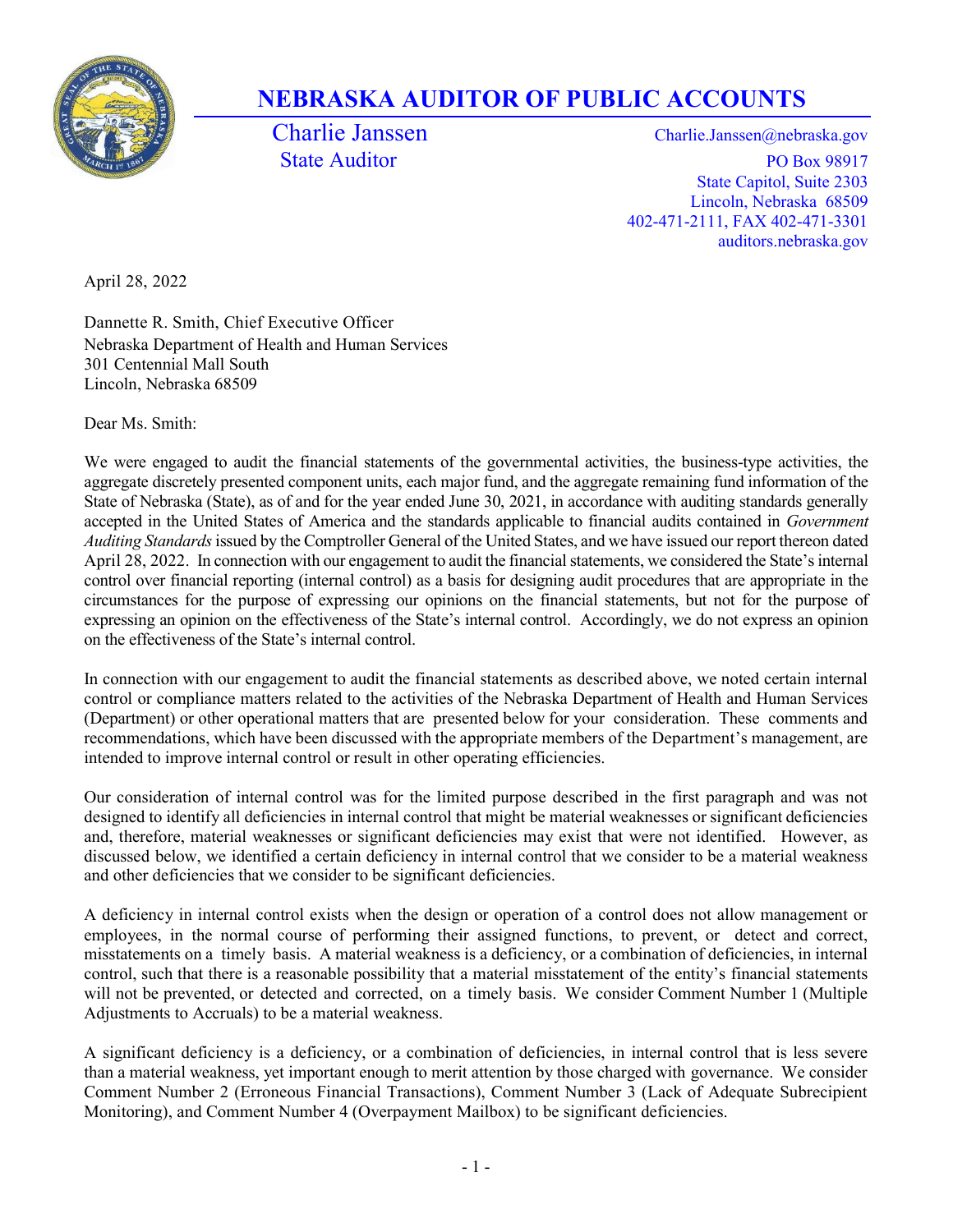These comments will also be reported in the State of Nebraska's Statewide Single Audit Report Schedule of Findings and Questioned Costs.

In addition, we noted other matters involving internal control and its operation that we have reported to management of the Department, pursuant to American Institute of Certified Public Accountants (AICPA) Auditing Standards AU-C Section 265B.A17, in a separate early communication letter dated August 12, 2021.

Draft copies of this letter were furnished to the Department to provide management with an opportunity to review and to respond to the comments and recommendations contained herein. Any formal responses received have been incorporated into this letter. Such responses were not subjected to the auditing procedures applied in the engagement to audit the financial statements; accordingly, we express no opinion on them. Responses that indicate corrective action has been taken were not verified at this time, but they will be verified in the next audit.

The following are our comments and recommendations for the year ended June 30, 2021.

## 1. Multiple Adjustments to Accruals

The Nebraska Department of Administrative Services (DAS), State Accounting Division (State Accounting), prepares the State of Nebraska's Annual Comprehensive Financial Report (ACFR) and requires all State agencies to determine and report accurate amounts for financial reporting, including various accounts receivable and payable balances. Of 15 accruals tested, 13 had errors that required adjustments or were not supported with adequate documentation and we noted a separate payment that should have been accrued.

In its response to the Summary Schedule of Prior Audit Findings, the Department stated that its corrective action plan was complete with regards to errors in accrual information. Throughout testing, we noted several items that were not reported accurately to State Accounting, causing incorrect journal entries, which required adjustments to be proposed by the Auditor of Public Accounts (APA) to ensure that financial reporting was accurate. The accruals were not accurate and were not prepared in accordance with governmental accounting standards. Additionally, there was not an adequate secondary review to ensure that the accruals were proper prior to being submitted to State Accounting. Due to the implementation of limited or no corrective actions, similar issues have been reported since the 2003 audit, over 18 years.

| <b>Description</b>                | <b>Misstatement</b><br>Amount | <b>Reason</b>                                                   |
|-----------------------------------|-------------------------------|-----------------------------------------------------------------|
| Disproportionate Share Hospital   | \$<br>9,090,662               | The DSH program contractor's new contract was not signed until  |
| (DSH) Program Payable             |                               | October 2021, which caused payments in the program to lag, but  |
|                                   |                               | the untimely payments were not considered in the Department's   |
|                                   |                               | calculation of the payable, causing the understatement of \$9   |
|                                   |                               | The APA proposed an adjustment, which State<br>million.         |
|                                   |                               | Accounting made.                                                |
| Intergovernmental Payable         | \$<br>8,030,411               | The Department reported the incorrect amount on its accrual     |
|                                   |                               | response form, which caused the payable to be understated. The  |
|                                   |                               | support tested by the APA reflected the proper amount. The      |
|                                   |                               | APA proposed an adjustment, which State Accounting made.        |
| State Rx Benefit Payable          | \$<br>5,027,854               | The Department did not report a payable for June's prescription |
|                                   |                               | billing paid in August 2021. The APA proposed an adjustment,    |
|                                   |                               | which State Accounting made.                                    |
| Supplemental Nutrition Assistance | \$<br>3,971,743               | The SNAP accrual was overstated, as the calculation used        |
| Program (SNAP) Inventory          |                               | accrual amounts instead of months paid during the fiscal year,  |
|                                   |                               | per Government Accounting Standards Board Statement No. 24.     |
|                                   |                               | The APA proposed an adjustment, which State Accounting          |
|                                   |                               | made.                                                           |

The errors, totaling \$38,340,557, are detailed below: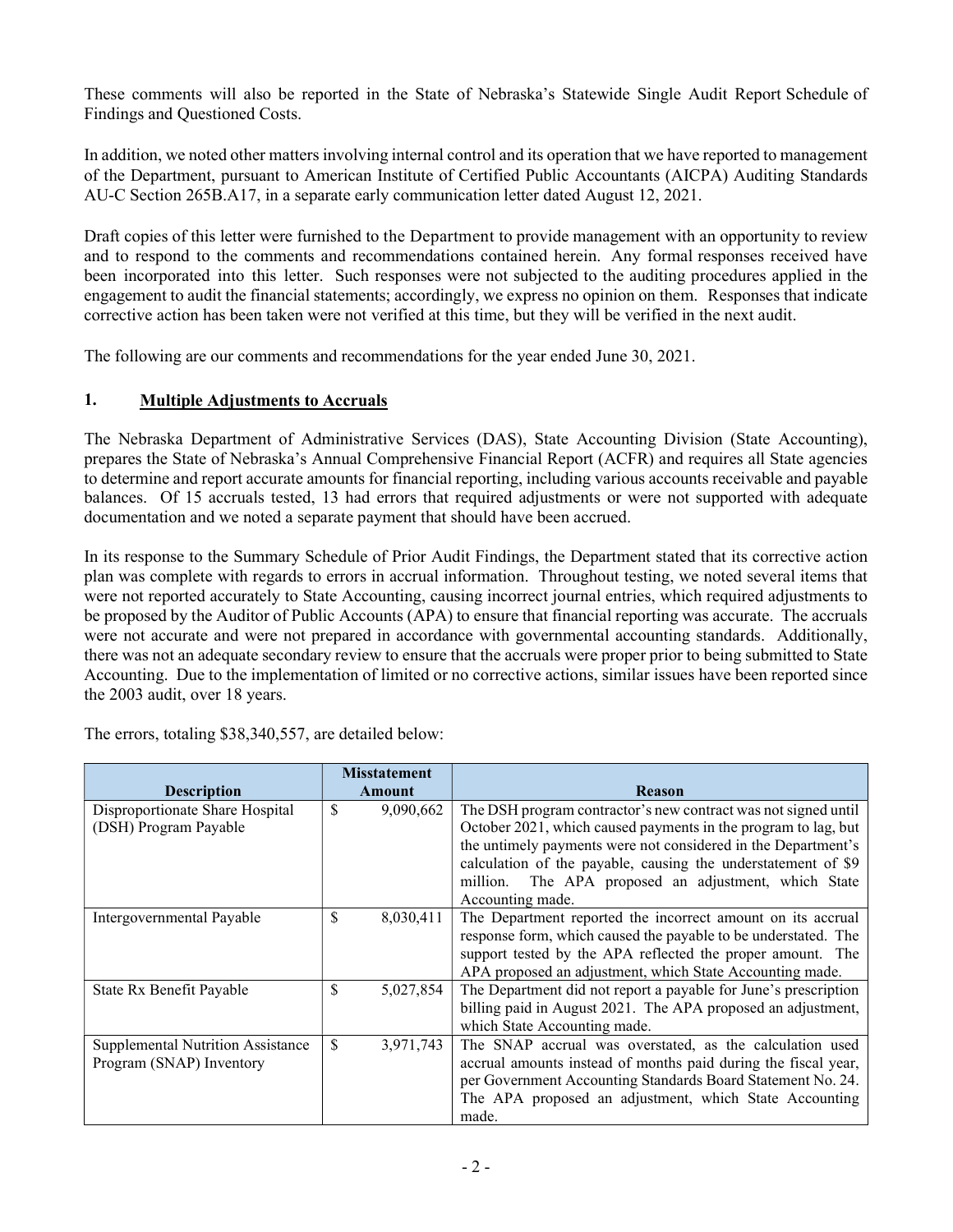| <b>Description</b>                                                                     | <b>Misstatement</b><br><b>Amount</b> |           | <b>Reason</b>                                                                                                                                                                                                                                                                                                                                                                                                                                                         |  |  |
|----------------------------------------------------------------------------------------|--------------------------------------|-----------|-----------------------------------------------------------------------------------------------------------------------------------------------------------------------------------------------------------------------------------------------------------------------------------------------------------------------------------------------------------------------------------------------------------------------------------------------------------------------|--|--|
| COVID-19 Epidemiology &                                                                | \$                                   | 3,100,000 | The Department did not report a payable to State Accounting for                                                                                                                                                                                                                                                                                                                                                                                                       |  |  |
| Laboratory Capacity for Infectious<br>Disease Payable                                  |                                      |           | a payment made to Nomi Health for services during fiscal year<br>2021 but paid in August 2021. The APA proposed an<br>adjustment, which State Accounting made.                                                                                                                                                                                                                                                                                                        |  |  |
| Medicaid Short-Term & State<br>Children's Health Insurance<br>Program (SCHIP) Payables | \$                                   | 3,082,601 | The Department used the incorrect Federal Medicaid Assistance<br>Percentage (FMAP) when calculating the short-term Medicaid<br>payable and the SCHIP payable, causing the short-term<br>Medicaid Federal payable to be understated and the State<br>payable to be overstated by \$2,994,644. The APA proposed an<br>adjustment, which State Accounting made. For SCHIP, the<br>Federal payable was understated, and the State payable was<br>overstated, by \$87,957. |  |  |
| Patient & County Billings<br>Receivable                                                | \$                                   | 2,970,498 | The Department overstated the receivable, mainly due to<br>incorrect and unsupported allowances for doubtful accounts and<br>various errors in the calculation. Additionally, we tested 25<br>client balances and determined 23 had a balance due that was not<br>proper. For 9 of the 10 balances that could be collected, the<br>Department was not actively performing collection procedures.<br>The APA proposed an adjustment, which State Accounting<br>made.   |  |  |
| School Administration Medicaid<br>Payable                                              | \$                                   | 1,703,218 | The Department overstated the payable due to a calculation<br>error. Additionally, the three percent kept by the State for<br>administration costs was not reduced from the payable<br>calculation. The APA proposed an adjustment, which State<br>Accounting made.                                                                                                                                                                                                   |  |  |
| State Ward Education Payable                                                           | \$                                   | 670,236   | The Department did not have adequate support for the<br>calculation of the payable. During testing, we noted that a<br>payment for \$670,236 was made in fiscal year 2022 for fiscal<br>year 2021 services. The Department's calculation did not<br>specifically include this payment and, based on a lack of<br>adequate support for how the payable was calculated, it is<br>unknown if the calculation would have properly accrued the<br>payment.                 |  |  |
| State Funded Vaccine Inventory                                                         | $\mathcal{S}$                        | 327,519   | The Department incorrectly reported \$193,095 for the State-<br>funded vaccine as a prepaid expense; however, this was actually<br>the amount used during the year. The \$193,095 should have<br>instead been recorded during the previous audit but was not. Due<br>to the error, the current year's balance should have been<br>\$520,614, for an understatement of \$327,519.                                                                                      |  |  |
| Nebraska Families Online Client<br>User System (NFOCUS)<br>Receivable                  | \$                                   | 197,766   | The NFOCUS receivable was understated due to amounts in the<br>calculation not being correctly updated by the Department or not<br>agreeing to the Department's supporting documentation.<br>Additionally, the allowance for doubtful accounts was overstated<br>by \$93,761.                                                                                                                                                                                         |  |  |
| <b>Indirect Medical Education/Direct</b><br>Medical Education Long-term<br>Payable     | $\mathbb{S}$                         | 77,025    | The Department used the wrong FMAP rate, which caused the<br>Federal payable to be overstated and the State payable to be<br>understated by \$77,025                                                                                                                                                                                                                                                                                                                  |  |  |
| NFOCUS Payable                                                                         | \$                                   | 45,861    | The Department used a query to calculate the payable that<br>included duplicate amounts in three different programs, causing<br>the payable to be overstated.                                                                                                                                                                                                                                                                                                         |  |  |
| Program Integrity Receivable                                                           | \$                                   | 20,598    | Due to several calculation errors, the Department overstated the<br>receivable by the \$20,598 and understated its allowance for<br>doubtful accounts by \$25,374. During testing of case balances,<br>we noted that one balance was understated due to an inaccurate<br>receipt recorded, and three balances, totaling \$1,931,860, had no<br>recent collection efforts performed.                                                                                   |  |  |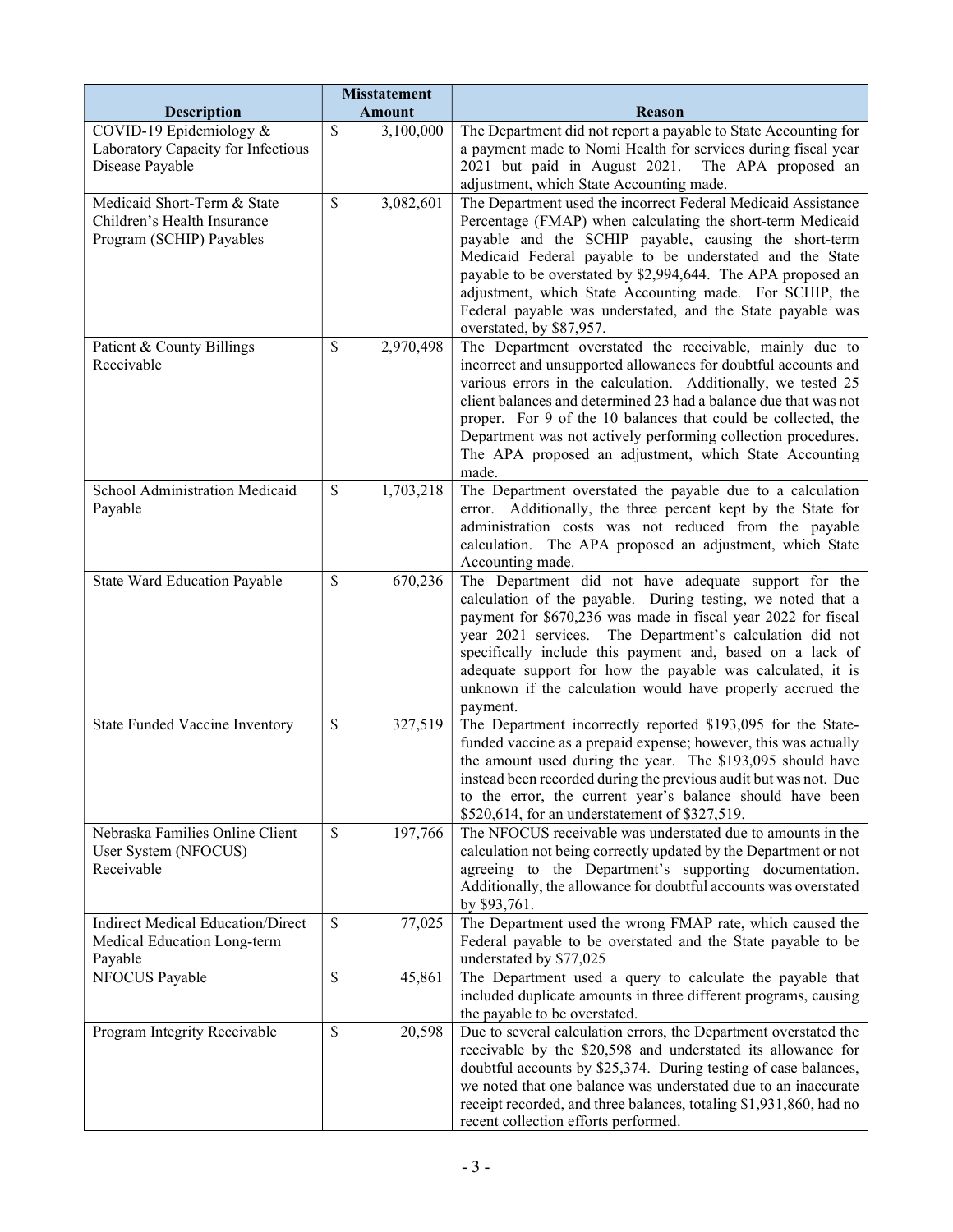|                            | <b>Misstatement</b> |            |                                                                |  |  |
|----------------------------|---------------------|------------|----------------------------------------------------------------|--|--|
| <b>Description</b>         | Amount              |            | <b>Reason</b>                                                  |  |  |
| Immunizations Inventory    |                     | 20,000     | The Department reported \$1,326,932 for immunizations          |  |  |
|                            |                     |            | inventory, but its system showed \$1,346,932, causing an       |  |  |
|                            |                     |            | understatement of \$20,000.                                    |  |  |
| Medicaid Drug Rebate (MDR) | S                   | 4.565      | The MDR accounts receivable calculation had several formula    |  |  |
| Receivable                 |                     |            | errors that caused the receivable to be overstated by \$4,565. |  |  |
|                            |                     |            | Additionally, the allowance for doubtful accounts was          |  |  |
|                            |                     |            | understated by \$559,702.                                      |  |  |
| <b>Total Misstatement</b>  |                     | 38,340,557 |                                                                |  |  |

Furthermore, during testing, we noted the following issues:

- The Department did not report an allowance for doubtful accounts for the Third-Party Liability receivable. Using a similar calculation as the previous audit, the APA calculated an allowance of \$5,802,105. The Department agreed that an allowance should have been reported but was unable to calculate a reasonable amount. The Department no longer agreed with the previous method to calculate the allowance but provided no alternate calculations. Therefore, State Accounting reported no allowance for the audit.
- During testing of the NFOCUS receivable, we noted that the Department did not require a secondary review of changes made in the system to ensure the changes made to account statuses were reasonable and proper. For instance, a clerk could suspend an account for various reasons, such as an appeal, bankruptcy, death, etc., but there was no review to ensure that the suspended status was proper and necessary based on supporting documentation. An inaccurate suspension could lead to balances due not being recovered.
- The Department did not report its construction commitments properly to State Accounting for inclusion in the Capital Assets footnote. The Department overstated the amount by \$35,619,441. Furthermore, the remaining construction commitment amount was not split according to future payments at 90% Federal and 10% State. Instead, the Department reported the split as 50/50.
- The Department did not report its grants and contracts contingency amount to State Accounting properly for inclusion in the Contingencies and Commitments footnote. The Department understated the amount by \$1,810,603.

Title 2 CFR § 200.511(a) (January 1, 2021) requires the auditee to prepare a summary schedule of prior audit findings. Per subsection (b)(2) of that same regulation, "When audit findings were not corrected or were only partially corrected, the summary schedule must describe the reasons for the finding's recurrence and planned corrective action, and any partial corrective action taken."

A good internal control plan requires agencies to have procedures for the reporting of accurate and complete financial information to State Accounting. Good internal controls also require policies and procedures to ensure secondary reviews are performed for account changes and outstanding balances are followed up on.

Without such procedures, there is a greater risk that material misstatements may occur and remain undetected.

We recommend the Department train staff and implement procedures for properly calculating and reporting accruals for the ACFR, including fixing repeated errors. Furthermore, we recommend the Department implement procedures for a secondary review of all accruals by a knowledgeable individual prior to submission to State Accounting and for proper follow up of outstanding balances.

Department Response: DHHS Financial Services will continue to develop, assess, and improve upon internal procedures. Financial Services staff will continue to collect and review the accrued items. In addition, DHHS Financial Services will meet with staff responsible for the items noted in errors. This meeting will outline and review the internal reporting process, documentation expectations, review of the audit findings and deadlines. DHHS will be meeting with DAS staff to work through any necessary corrections for the next fiscal year.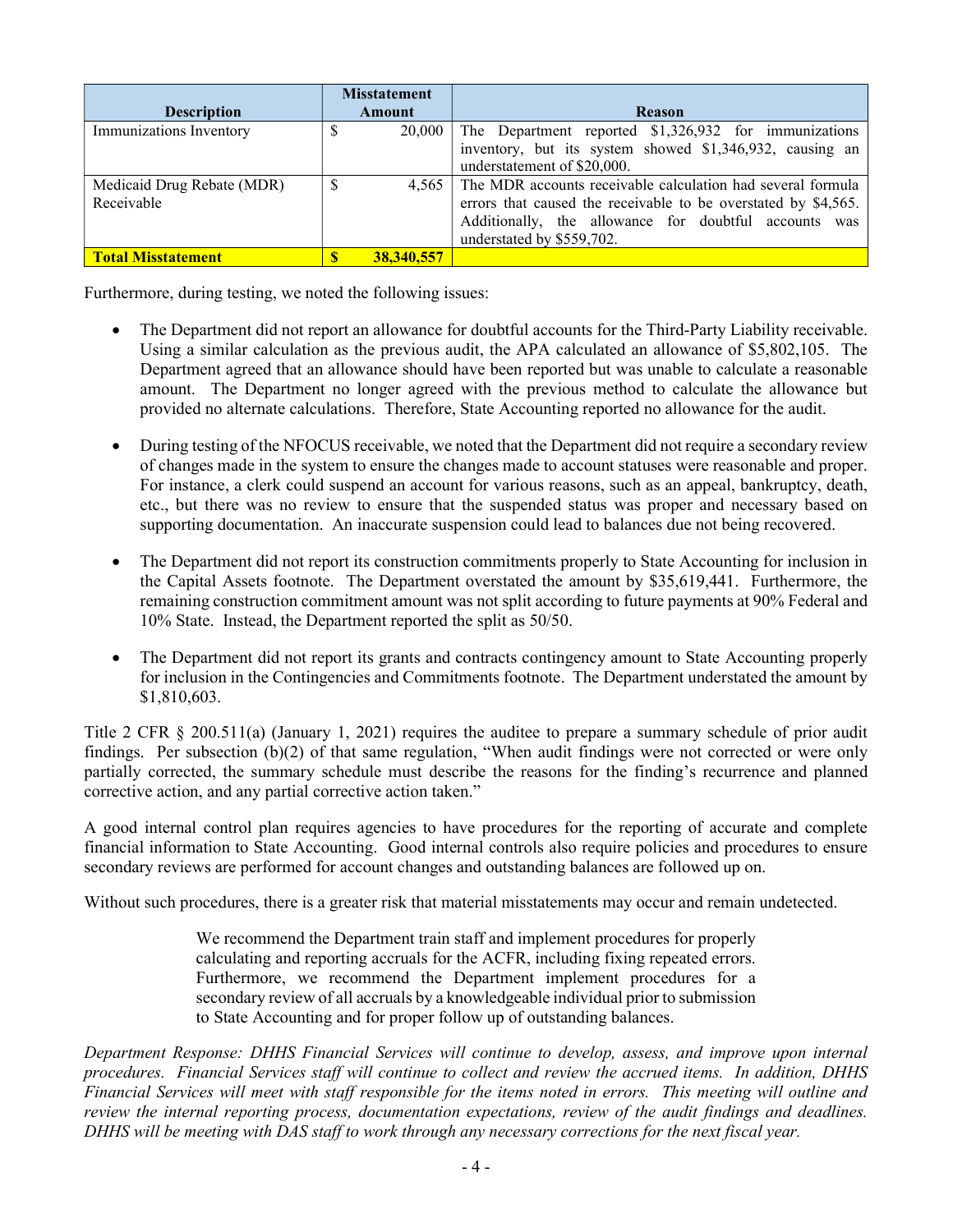## 2. Erroneous Financial Transactions

During testing of transactions that the Department entered in the State's accounting system, EnterpriseOne, we noted the following issues:

- There were \$10,682,434 of payments processed in CONNECT (Coordination Options in Nebraska Network Through Effective Communication and Technology) for various programs, which then interfaced with EnterpriseOne, without documentation of a second individual involved in the payment process.
- The Department paid Deloitte Consulting LLP \$13,031,583 for software system expenses related to a data management and analytics project during the fiscal year ended June 30, 2021. Of these expenses, \$10,501,969 were considered additions for Construction in Progress (CIP); however, the Department recorded these CIP costs to an operating account instead of the account code that is required by the State accounting manual for this type of project.
- The Department deposited various monies received into the Medicaid Holding Fund for several programs, including Medicaid Drug Rebate, Third-Party Liability, Program Integrity, and Estate Recovery. When received, monies are recorded to a liability account that is presented as deposits on the financial statements. These balances are held in this fund only until they are researched by staff and moved to the appropriate funding source; therefore, the balance should have been recorded as due to other funds, such as the General fund or Federal fund associated with the respective program. The Department did not research the monies held in the fund in a timely manner, leaving a balance of \$8,090,720 at June 30, 2021. The APA proposed, and State Accounting posted, an adjustment to correct the error.
- A fiscal year 2021 grant payment made in September 2021 to Alegent Creighton Health for \$6,490,800 was not properly recorded as a fiscal year 2021 obligation in EnterpriseOne. The APA proposed, and State Accounting posted, an adjustment to correct the error.
- A payment was made in July 2021 to Nebraska Children and Families Foundation, of which \$4,609,233 was for a fiscal year 2021 obligation; however, the payment was not properly recorded as a fiscal year 2021 obligation in EnterpriseOne. The APA proposed, and State Accounting posted, an adjustment to correct the error.
- The Department contracted with ScriptGuideRX to manage the pharmacy benefits program and make payments to pharmacies for the prescriptions, then bill the Department for reimbursement of the prescriptions. These payments, totaling \$1,435,845, were incorrectly coded by the Department as "Subrecipient Payments" instead of "Assistance to/for Individuals."
- The Department is coding six percent of Supplemental Medicaid Drug Rebates (MDR) to the Children's Health Insurance Program (CHIP) but does not have support for where this percentage amount comes from or why it is used. During the fiscal year ended June 30, 2021, the Department received \$8,132,270 for supplemental MDR, of which \$501,339 was coded to CHIP.

Nebraska State Accounting Manual, AM-005, General Policies, Section 28 ("Capital Outlay") (3/2020), provides the following for "Computer Software Capitalization":

Computer software that is internally developed, or commercially available software that is modified using more than minimal incremental effort before being put into operation, shall be capitalized as a separate asset if the cost is \$100,000 or more and has a life greater than one year.

Good internal controls require procedures to ensure transactions are recorded accurately in the accounting system, there is adequate review and approval for processing transactions, and documentation is on file to support the transactions.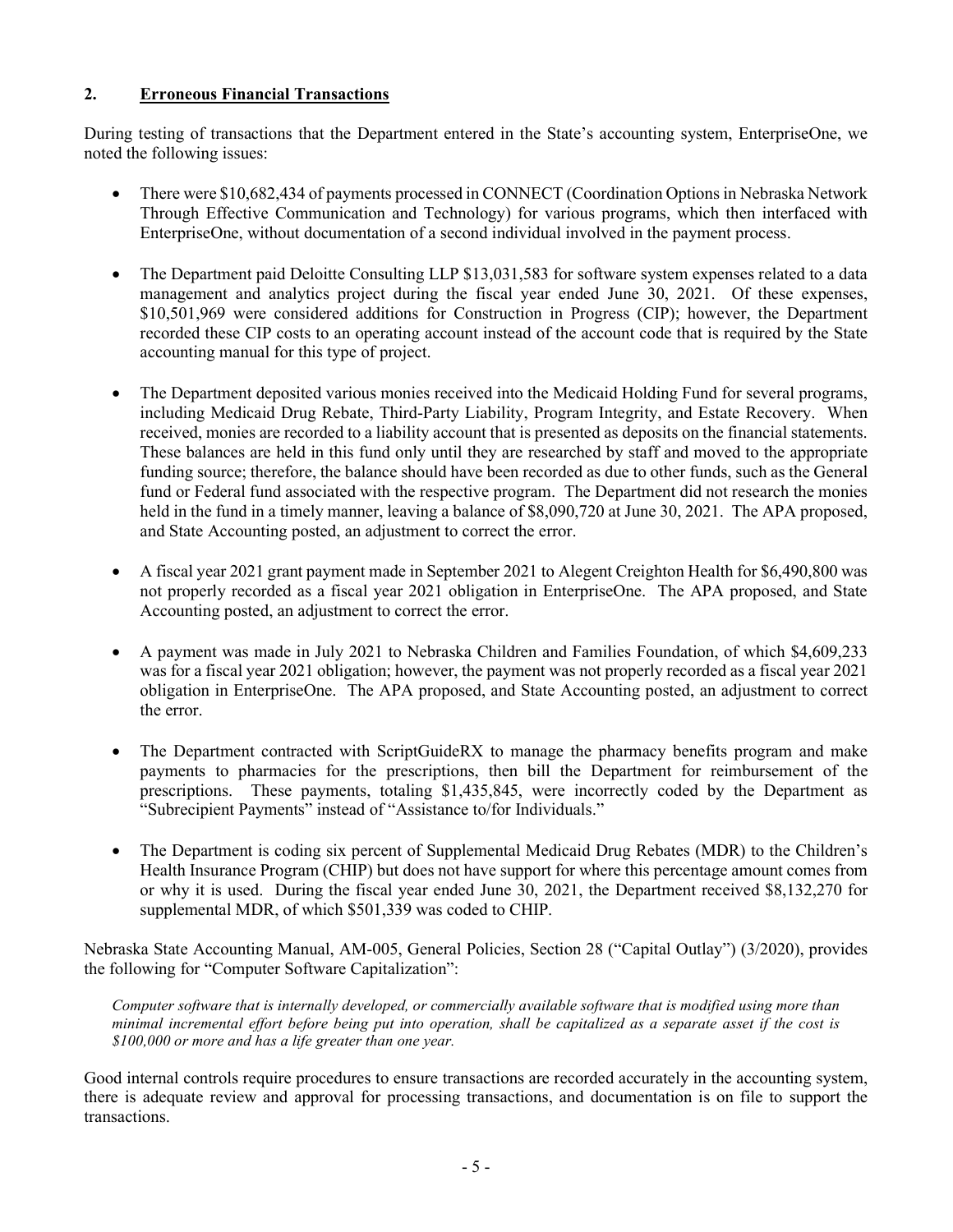Without such procedures, there is an increased risk that the financial statements will be materially misstated.

We recommend the Department implement procedures to ensure accounting entries are timely, adequately supported, reviewed, and recorded accurately, including prior period transactions, so proper identification and adjustments can be made for the ACFR.

Department Response: DHHS has utilized the DAS State accounting manual and internal control guidance. However, during 2022, DHHS will be creating a department-wide internal control policy, specific to our agency. This policy will address the issues in this finding and contribute toward future finding prevention.

#### 3. Lack of Adequate Subrecipient Monitoring

The Department administers various programs, paid with Federal and/or State funds, which involves granting subawards to other entities to carry out the activities of the program. During our testing of reimbursements made to subrecipients, we noted that the Department lacked adequate procedures to ensure the expenses being reimbursed were reasonable and proper. The following issues were noted:

| <b>Provider</b>                                     |               | <b>Total Payments</b><br><b>Tested</b> |              | <b>Unsupported</b><br><b>Amount</b> | <b>Services</b>                      | <b>Issues</b>                                                                                                                                                                                                                              |
|-----------------------------------------------------|---------------|----------------------------------------|--------------|-------------------------------------|--------------------------------------|--------------------------------------------------------------------------------------------------------------------------------------------------------------------------------------------------------------------------------------------|
| Nebraska Children and<br><b>Families Foundation</b> | <sup>\$</sup> | 828,788                                | \$           | 828,788                             | <b>Foster Care</b>                   | The Department did not perform any<br>monitoring for the fiscal year ended<br>June 30, 2021. Although there was some<br>documentation for two payments, totaling<br>\$8,575, it was not adequate to support the<br>expenses.               |
| Disability Rights<br>Nebraska                       | \$            | 484,750                                | S            | 114,712                             | Developmental<br><b>Disabilities</b> | The Department did not obtain adequate<br>documentation to support that personnel<br>costs were for actual time spent on the<br>subaward.                                                                                                  |
| <b>Right Turn</b>                                   | \$            | 84,259                                 | \$           | 59,609                              | Post Adoption and<br>Guardianship    | The Department did not obtain adequate<br>documentation for personnel costs and<br>operating expenses.                                                                                                                                     |
| Child Advocacy<br>Center                            | $\mathcal{S}$ | 42,429                                 | \$           | 30,006                              | Child Advocacy                       | The Department did not obtain adequate<br>documentation to support that personnel<br>costs charged were for actual time spent on<br>the subaward or documentation to support<br>how the amounts were allocated between<br>funding sources. |
| <b>Bright Horizons</b>                              | \$            | 11,013                                 | \$           | 6,450                               | Domestic Abuse<br>Services           | The Department did not obtain adequate<br>documentation for personnel and fringe<br>benefit expenses paid from State funds and<br>did not review any portion of the expenses<br>paid from Federal funds.                                   |
| <b>Totals</b>                                       | $\mathbf{s}$  | 1.451.239                              | $\mathbf{S}$ | 1,039,565                           |                                      |                                                                                                                                                                                                                                            |

We also tested one payment to Region III Behavioral Health Services. The Department performed monitoring of Region III; however, the Department did not obtain documentation that it had reviewed the time study that the allocation of personnel costs was based on or had compared it to personnel costs charged.

Title 45 CFR § 75.352(d) (October 1, 2020) requires pass-through entities to "Monitor the activities of the subrecipient as necessary to ensure that the subaward is used for authorized purposes, in compliance with Federal statutes, regulations, and the terms and conditions of the subaward[.]"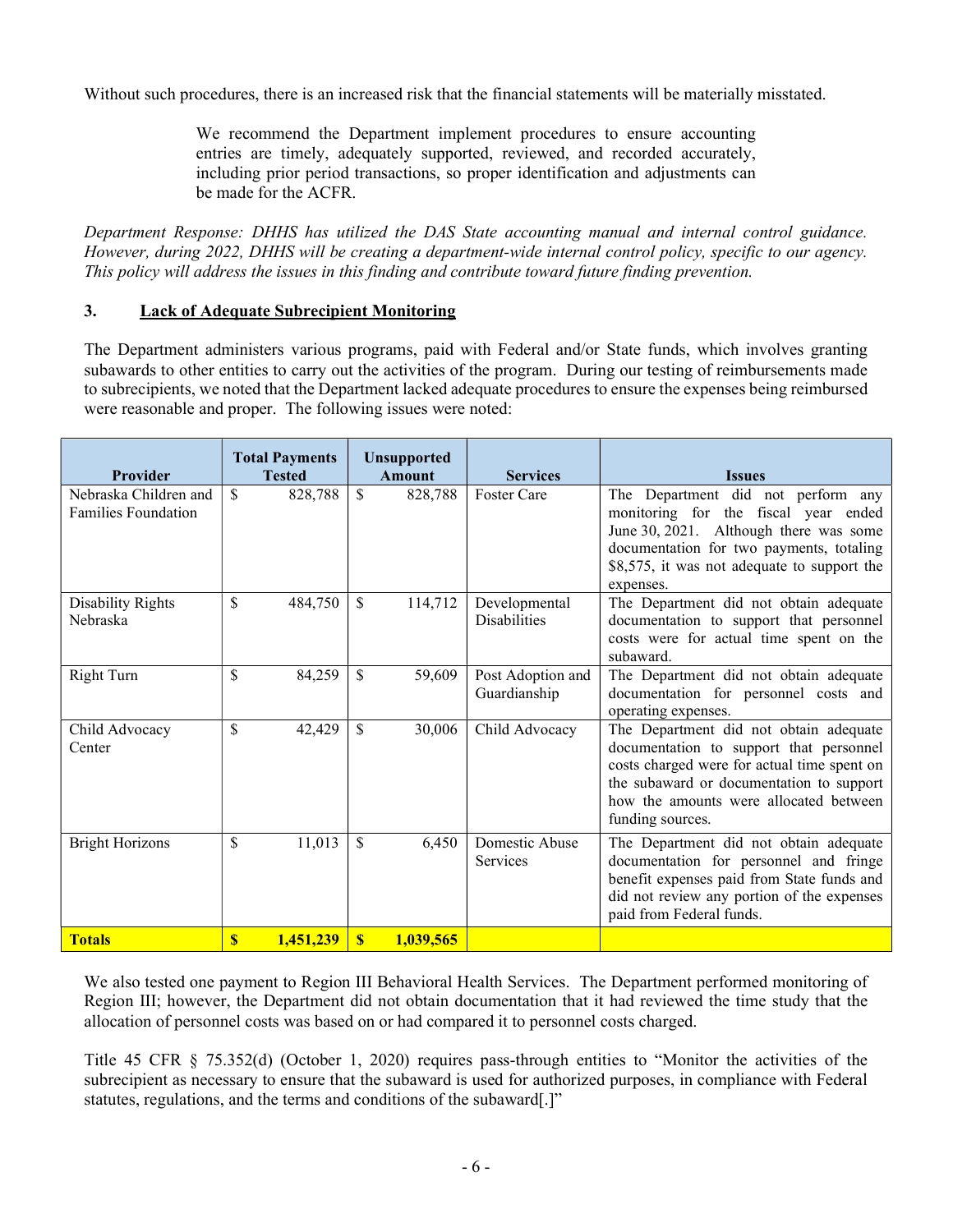Title 45 CFR § 75.403 (October 1, 2020) requires costs charged to Federal programs to be reasonable, necessary, and adequately documented.

According to the agreement between the Department and providers, "All requests for payments submitted by Contractor, whether for reimbursement or otherwise, shall contain sufficient detail to support payment." The agreement states also, "Contractor must be able to provide source documentation or other verification of all claimed costs, either provided with its request for payment, or available to DHHS."

A similar finding was noted during the previous audit.

A good internal control plan requires procedures to ensure adequate supporting documentation is reviewed for all expenses paid, and contracts and subawards are monitored adequately.

Without such procedures, there is an increased risk for unallowable costs and misuse of funds.

We recommend the Department improve procedures for monitoring subrecipients. Such monitoring should ensure monthly reports are accurate and agree to support, and expenditures are in accordance with State and Federal requirements.

Department Response: For most of these issues, the Department's responsibility to address the impact of Covid-19 temporarily affected the completion of monitoring during this State fiscal year. The Department believes these costs to be allowable. The reviews either have been or are in the process of being completed now.

## 4. Overpayment Mailbox

On November 30, 2011, the Department set up the Overpayment Mailbox for eligibility overpayments. Previously, Social Service Workers (SSWs) would set up overpayments and underpayments in NFOCUS as they discovered them. Eligibility overpayments were referred via email to the Mailbox to be worked by an Overpayment (OP) Unit team. In April 2017, the Department converted the Mailbox to a database with an online submission form. Referrals from the Mailbox were transitioned to the new database.

#### Date of Discovery

Prior to September 2014, the Department defined the "date of discovery," as the date a potential overpayment was initially discovered.

However, beginning September 2014, the Department redefined the "date of discovery," and the NAC was revised to state "Date of Discovery: The date the Department confirms an overpayment occurred." With this definition, a referral could sit in the database for years, unworked, and not be considered overdue.

This was a finding noted in the previous six audits.

In fiscal year 2021, the Department defined "date of discovery" in its Supplemental Nutrition Assistance Program (SNAP) claims' plan as follows:

The Date of Discovery is defined as the date when a potential overpayment is initially identified and submitted for review. All overpayments are investigated to determine if an Accounts Receivable (A/R) should be established.

However, the NAC, last updated on July 4, 2020, still had the "date of discovery" defined as "the date the Department confirms the payment occurred," which does not agree with the SNAP claims' plan.

#### Beyond Timeframe

The policy for SNAP, which the Department follows for other programs as well, updated on July 4, 2020, redefined the timeframe for when a claim could be established.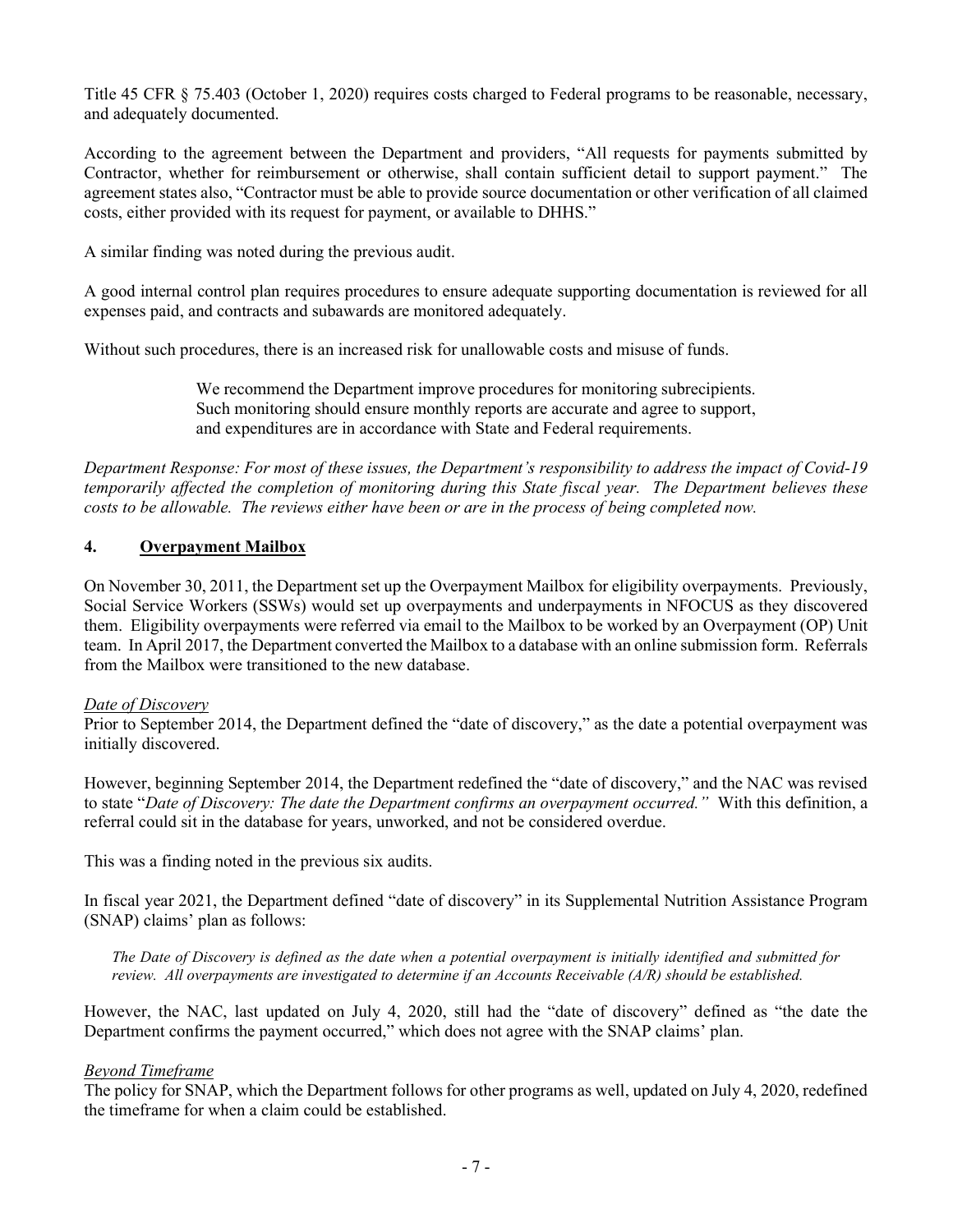Per 475 NAC 4-007.01(B):

An overpayment will be established against any household that received an overpayment due to an Administrative Error within the last 12 months before the month of discovery. Action may be taken on an overpayment for which more than 12 months have elapsed; however, action cannot be taken on overpayments for which more than six years have elapsed between the month an overpayment occurred and the month the overpayment was discovered.

### (Emphasis added.) Per 475 NAC 4-007.01(C):

An overpayment will be established against any household that received an overpayment due to an Inadvertent Household Error within the last 12 months before the month of discovery. Action may be taken on an overpayment for which more than 12 months have elapsed; however, action cannot be taken on overpayments for which more than six years have elapsed between the month an overpayment occurred and the month the overpayment was discovered.

However, the NAC does not coincide with Federal regulations for administrative errors or inadvertent household errors. Federal regulations state that the Department "must" go back at least 12 months; whereas the NAC states overpayments are established within 12 months and "may" be established from 12 months to six years back. Per 7 CFR  $\S 273.18(c)(1)(i)$ , a State agency "must calculate a claim back to at least twelve months prior" to when the agency "become aware of the overpayment." (Emphasis added.) That same regulation prohibits inclusion of "any amounts that occurred more than six years before" the agency "became aware of the overpayment."

We reviewed the Department's database and, as of June 30, 2021, there were 1,353 cases labeled "beyond timeframe," of which 1,292 were dated prior to fiscal year 2021 and were not being reviewed. These cases are broken down by program as follows:

- 252 Aid to the Aged, Blind, or Disabled
- 4 Aid to Dependent Children
- 1 Childcare
- 48 Low-Income Home Energy Assistance Program
- 987 Supplemental Nutrition Assistance Program

We also performed testing of 25 overpayment receivables and noted the following issues:

- One receivable for \$61,657 was not established in a timely manner according to Federal regulations.
- Two receivables, for \$14,115 and \$14,959, did not have documentation that demand notices had been sent.
- Two receivables, for \$61,657 and \$42,840, were not being actively collected on by the Department.

Title 7 CFR § 273.18(d)(1) requires a State agency to "establish a claim before the last day of the quarter following the quarter in which the overpayment or trafficking incident was discovered[.]"

#### Per 469 NAC 3-007.03B2:

The worker must first send a demand letter, giving the client the choice of reimbursing all or part of the overpayment or having future assistance reduced.

Per DHHS Collection Policy signed April 12, 2017:

DHHS shall send an initial letter to the Debtor requesting payment and advising Debtor that, if payment is not received within 30 days, action may be taken to enforce payment on the debt. If no response is received within 30 days of the initial letter, DHHS will send a second letter, requesting payment. The letter will contain an appropriate advisement regarding further action that may be taken.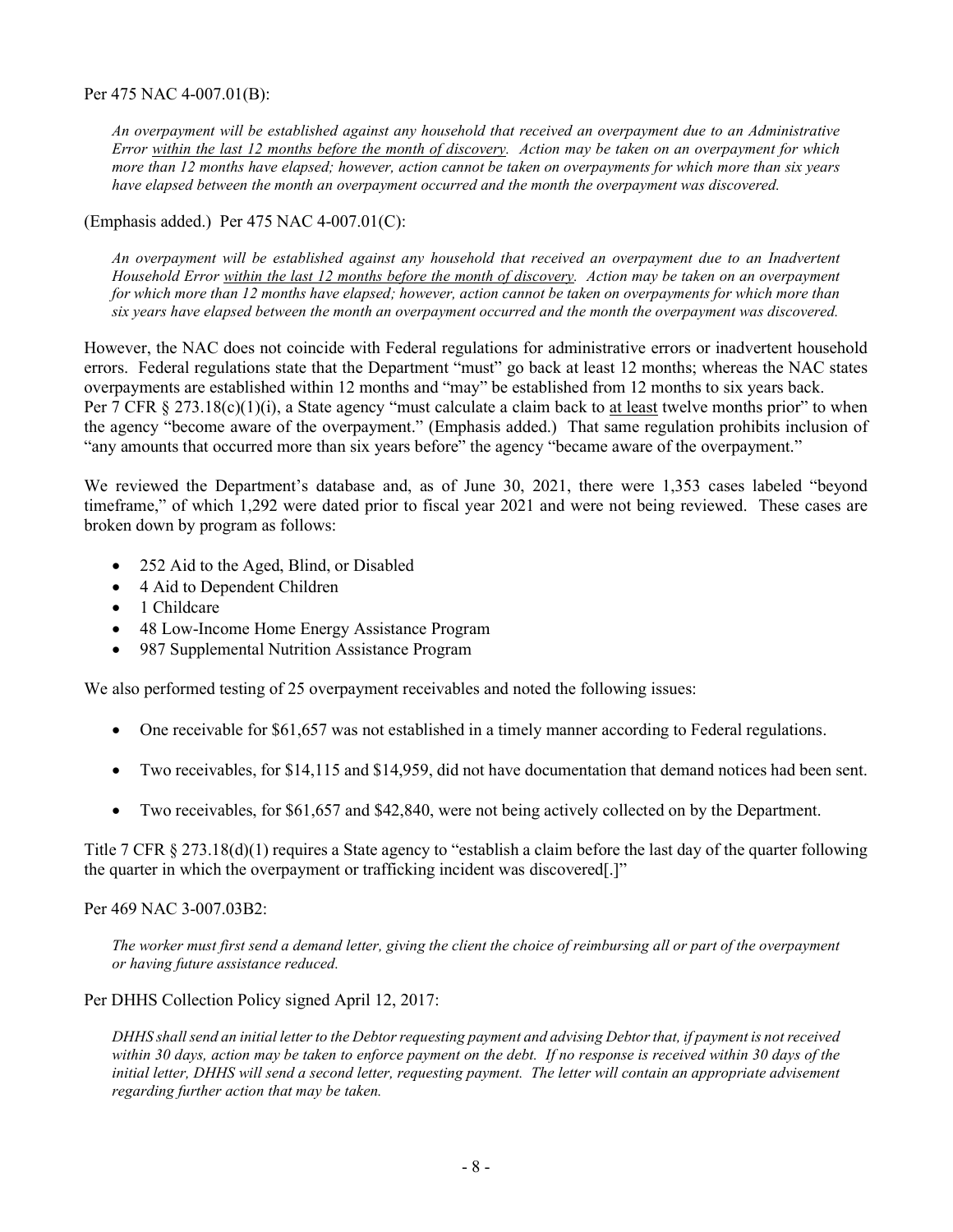Good internal controls require procedures to ensure that policies agree with Federal regulations, overpayments are established timely, and collection policies are followed.

Without such procedures, timeframes set by Federal regulations may not be met. Additionally, overpayments that are not worked timely have a lesser chance of collection, whereas overpayments not worked at all will have no chance of collection.

A similar finding was noted during the previous five audits.

We recommend the Department work to resolve this repeat finding by implementing procedures for, as well as devoting adequate resources to, investigating, establishing, and pursuing NFOCUS receivables, as well as reducing the number of overpayments. Additionally, we recommend the Department ensure policies agree to Federal regulations.

Department Response: The department implemented standard operating procedures for the pursuit of overpayments in 2017. The department has processed all overpayments received since October 1, 2016, timely. Referrals that are submitted to the database are addressed timely and never allowed to sit in the database for years, unworked, and not be considered overdue.

Effective October 1, 2020, Nebraska has updated the definition of date of discovery as the date when a potential overpayment is initially identified and submitted for review. This change has been completed in the State Plan, and the Nebraska Administrative Code (NAC) is in the process of being updated.

The beyond timeframe NAC reference is not worded exactly as the CFR, but the state is applying the policy in the same way. The state will establish overpayments within the last 12 months. Client caused errors may be processed for up to 6 years prior but the farthest we go back for agency caused errors is 12 months.

## 5. Lack of Internal Controls over Program 262

The APA performed an attestation examination of the Department's Program 262 – Public Health Administration for the period July 1, 2017, through December 31, 2018. For fiscal year 2021, we again performed follow-up on the procedures and noted the following issues still existed:

#### Radon

The Radon unit lacked an adequate segregation of duties over its financial processes. The Department provides for the licensure of radon measurement specialists, radon measurement businesses, radon mitigation specialists, and radon mitigation businesses. There is no supervisory or second review of the radon payments received and comparison to the monthly mitigation reports to ensure that the correct amounts are received and deposited, and all money due to the Department has been received.

#### Licensure Unit

There was a lack of adequate segregation of duties over financial processes for the Outpatient and In-Home Services program area, including Home Health, Hospice, Adult Day Health, Child Day Health, and Respite. One staff assistant was able to handle a transaction from beginning to end. The staff assistant received the mail after it was opened, reviewed the paperwork submitted along with the check, took the checks to the person responsible for delivering them to Department Accounting for deposit, reviewed the spreadsheet prepared by Department Accounting of receipts deposited, and issued the licenses.

Good internal control and sound business practices require procedures to ensure that a proper segregation of duties is implemented, so no one individual is capable of handling all phases of the receipt process from beginning to end.

Without such procedures, there is an increased risk of fraud or misuse of funds.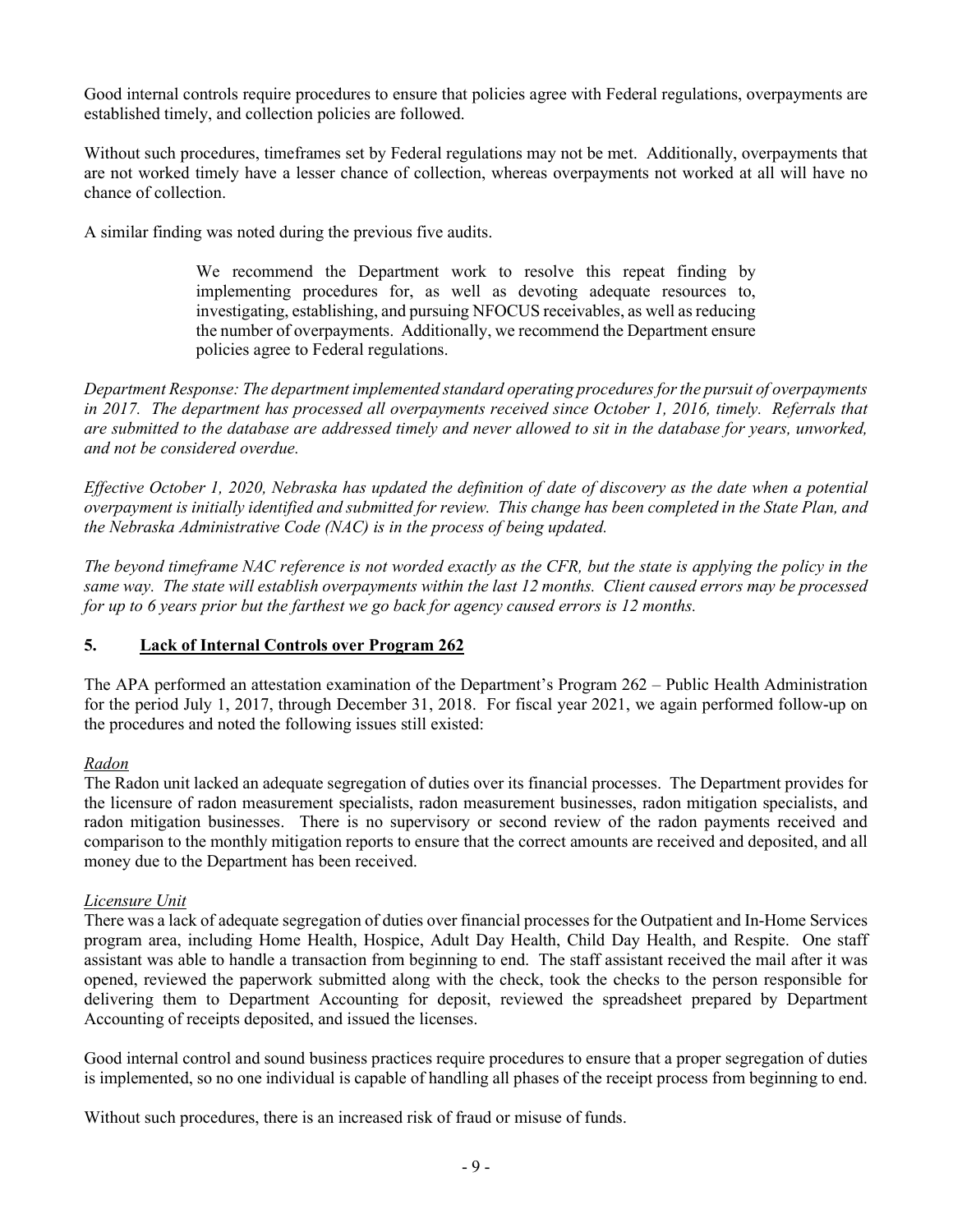We recommend the Department implement procedures to ensure no one person can handle all phases of a transaction from beginning to end.

Department Response: Processes have been changed that ensure proper internal controls exist to where no one person is handling all phases of the transaction.

## 6. Retroactive Social Security Disability Payments

When an individual applies for Social Security Disability (SSD) payments, the Department or the applicant's county of residence make eligible welfare payments to him or her while the application is pending approval by the Federal Social Security Administration (SSA). The individual could receive State welfare payments from the Aid to the Aged, Blind, or Disabled (AABD) program or the State Disability Program (SDP). After being approved, the applicant receives SSD payments retroactive to the date of his or her application. The Department or the county is able to recover a portion of the SSD payments to apply to the welfare payments made during this period. The Department intercepts the retroactive SSD payments from the SSA for reimbursement.

Prior to October 2013, the Department reimbursed the appropriate AABD or SDP programs when the intercepts were received, reducing the appropriate program's corresponding expenditures. Starting in October 2013, the Department continued to intercept payments from SSA; however, it stopped reimbursing the appropriate State welfare programs. The State deposited the monies instead into a Supplemental Security Income (SSI) distributive fund where the balance grew. In December 2016, the Department transferred the majority of the balance, \$803,875, to the State's General Fund to be used for future appropriations for the entire State, instead of to the appropriate programs where the payments were made. However, as of June 30, 2021, the accumulated balance was up to \$545,324, and the Department still had not established policies and procedures to reconcile the balance and move the monies to the appropriate welfare programs. Therefore, the APA proposed, and State Accounting made, an adjustment to reflect the fund balance appropriately.

In accordance with the eligibility requirements for the AABD program and the SDP, 469 Nebraska Administrative Code (NAC) 2-007.01 states the following:

If the client has a pending SSI/RSDI [Retirement, Survivors, and Disability Insurance] decision, the client must sign a DHHS designated form (e.g. IM-17) to allow DHHS to be reimbursed from SSA for interim assistance in order to be considered for AABD payment or SDP eligibility.

Good internal controls require procedures to ensure that interim assistance reimbursed by the SSA is reconciled and moved to the appropriate funding sources in a timely manner.

Without such procedures, there is an increased risk of Department expenditures being improperly stated for financial statement purposes.

A similar finding has been noted since the 2018 audit.

We recommend the Department implement procedures to reconcile the SSI distributive fund balance and move the balance to the appropriate funding sources.

Department Response: The Department will review its current practices and determine any necessary changes to be made.

## 7. Professional Research Consultants Contract

The State entered multiple contracts with Professional Research Consultants (PRC) for work surrounding the COVID-19 Pandemic, such as contact tracing and a vaccine hotline. Per the State's accounting system, payments to PRC in fiscal year 2021 totaled \$28,988,178. While reviewing the invoices and the underlying contracts, multiple issues were noted.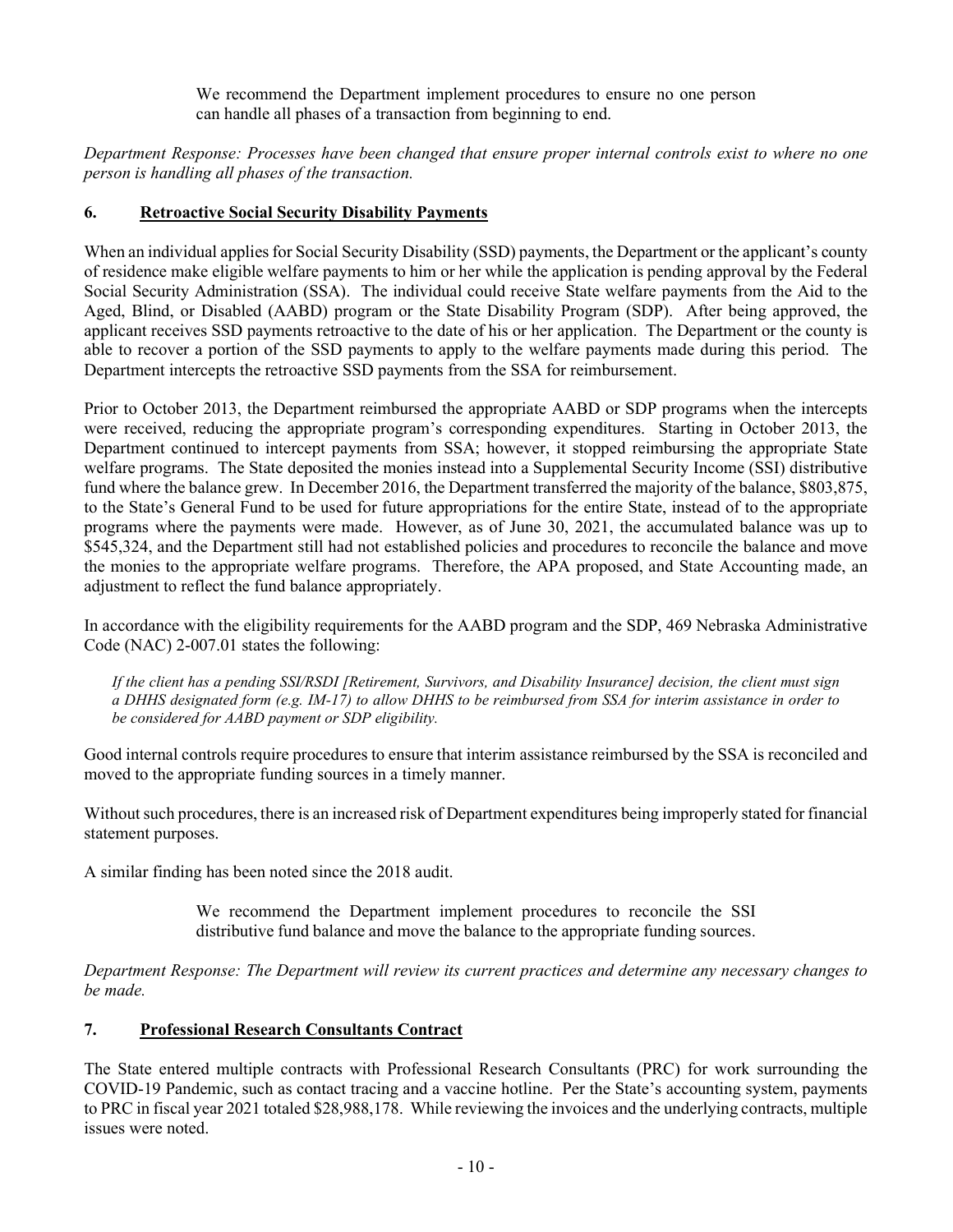The APA found that there was a lack of overall transparency in the contract with PRC. The Department had agreed informally to pay PRC based on a specified number of guaranteed hours; however, the contractual language appeared to indicate that payment would be based on actual hours worked. The Department did provide the APA with emails exchanged with PRC, revealing an apparent understanding that payments would be based on guaranteed hours because PRC would have to pay the wages of the workers on hand, regardless of whether they were utilized or not. However, the contract was not amended to ensure this intention was clearly stated, causing an overall lack of transparency to the public. Had the Department paid solely for hours worked, based on the existing contractual language and the invoices provided, payments to PRC would have totaled only \$1,566,629, during the four month period reviewed. Instead, the actual amount paid was \$6,694,200, based on the informal understanding regarding guaranteed hours, resulting in a difference of \$5,127,571.

Contract 94642 O4 states, under Section 3.1, "TOTAL PAYMENT":

DHHS shall pay the Contractor in accordance with the fixed rates for services set herein, in a total amount estimated to be \$9,250,000.00 (nine million two hundred fifty thousand dollars), which is subject to actual utilization, for the services provided in the initial term of this Contract.

(Emphasis added.) Section 3.2.2.1. states further:

Each invoice must detail the dates and hours worked by the Contractor, and contain additional information sufficient to support payment. Supporting information may include, but is not limited to, logs of individuals who performed contact tracing services, number of hours of contact tracing services performed, and employee IDs of individuals who performed contact tracing services.

Section 4.1.4. provides the following:

DHHS shall pay Contractor for actual hours these individuals spend completing DHHS-approved training and contact tracing services.

(Emphasis added.) Section 4.1.5. of the contract also states:

Billable hours will be based on actual utilization of hours scheduled consistent with Attachment 1.

(Emphasis added.) Additionally, according to the Department, "Available Contact Tracing Hours" means "Staffing available for Contact Tracing that day if needed to complete calls." Based on our review of four months of invoices, there was a four-week period (over two invoices) that the "Available Contact Tracing Hours" were less than the "Guaranteed Contact Tracing hours." The State still paid the Guaranteed Contact Tracing hours for these four weeks, even though the available hours noted by PRC were not enough to obtain the guaranteed hours, a potential overpayment of \$256,191.

Finally, the APA noted that the contract was not added to the State Contracts Database website. A search of the contract by number brought up the vendor's name and amount, but no actual document was available for the public to view.

Neb. Rev. Stat. § 84-602.04(4)(a)(i) (2020 Cum. Supp) requires the State Treasurer to maintain a web site that contains, among other things, a link to the following:

A data base that includes a copy of each active contract that is a basis for an expenditure of state funds, including any amendment to such contract and any document incorporated by reference in such contract.

Sound accounting practices and a good internal control plan require procedures to ensure that State contracts reflect clearly the intentions of the parties thereto, and those governing contractual provisions are observed properly. The same procedures should ensure also that all active State contracts are available through the State Contracts Database website.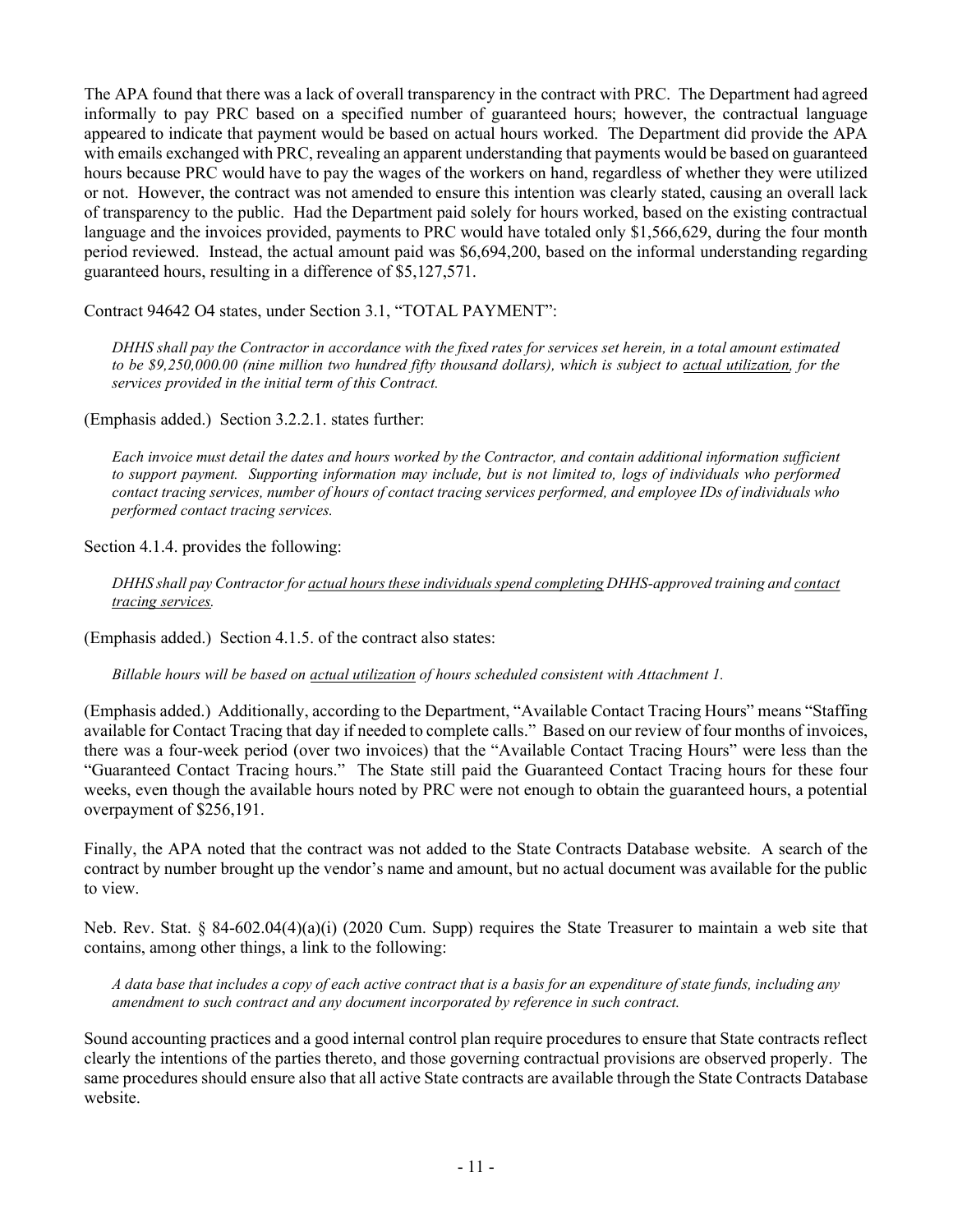Without such procedures, there is an increased risk for a lack of transparency or even ambiguity in contracts, which could prove misleading to the public and give rise to potential liabilities. Furthermore, failure to add contracts to the State Contracts Database website constitutes a violation of State statute.

> We recommend the Department implement procedures to ensure: 1) contracts are written to reflect clearly the intentions of the parties, providing both transparency and protection from potential liability due to ambiguous terms; and 2) all contracts are included on the State Contracts Database, as required by State statute.

Department Response: The Department responded to this finding as part of Epidemiology & Laboratory Capacity for Infectious Diseases Single Audit, please see responses already provided.

## 8. NFOCUS Claims

The Department used the Nebraska Families Online Client User System (NFOCUS) to record detailed information regarding clients and services provided, as well as process payments for various programs. We selected 25 expenditures made through NFOCUS and noted the following issues:

- For three supported family living claims for \$4,378, \$2,383, and \$612, the timesheets did not have the descriptions of service and were not signed by the client as required.
- For a fourth personal assistance services claim for \$89, the timesheet did not have the descriptions of service and was not signed by the client as required.
- For a fifth disability related childcare services claim, the provider billed for service on July 1, 2020, as one day and one quarter hour (i.e., 9.25 hours). The regulations state that six or more hours are to be paid at the daily rate and do not allow the provider to bill by hours after more than nine hours in a day.

#### 472 NAC 4-002.02 states:

[T]he provider shall submit an itemized statement which - 1. Describes the support provided; 2. Includes the dates of service; and 3. Is signed by the client.

#### 471 NAC 15-006.06 states:

To receive payment after personal assistance services are provided, the provider must: 1. Complete Form MC-37 which allows the provider to record the starting and ending times and a description of services provided each day; 2. Complete Form MC-82 for each client receiving personal assistance services, for the same time period as that reflected on Form MC-37; 3. Sign both forms; 4. Obtain the client's signature on Form MC-37; and 5. Submit both forms to the client's Social Services Worker or designee.

#### 480 NAC 5-005.D4 (June 16, 2014) states:

Six or more hours of care provided outside the child's home must be paid at a day rate  $\dots$ .

Sound business practice and good internal controls require procedures to ensure that the Department is complying with its own administrative regulations.

Without such procedures, there is an increased risk of noncompliance.

We recommend the Department implement procedures to ensure compliance with its own administrative regulations. If the Department's billing practices are not in compliance with such regulations, action should be taken to revise either those practices or the regulations accordingly.